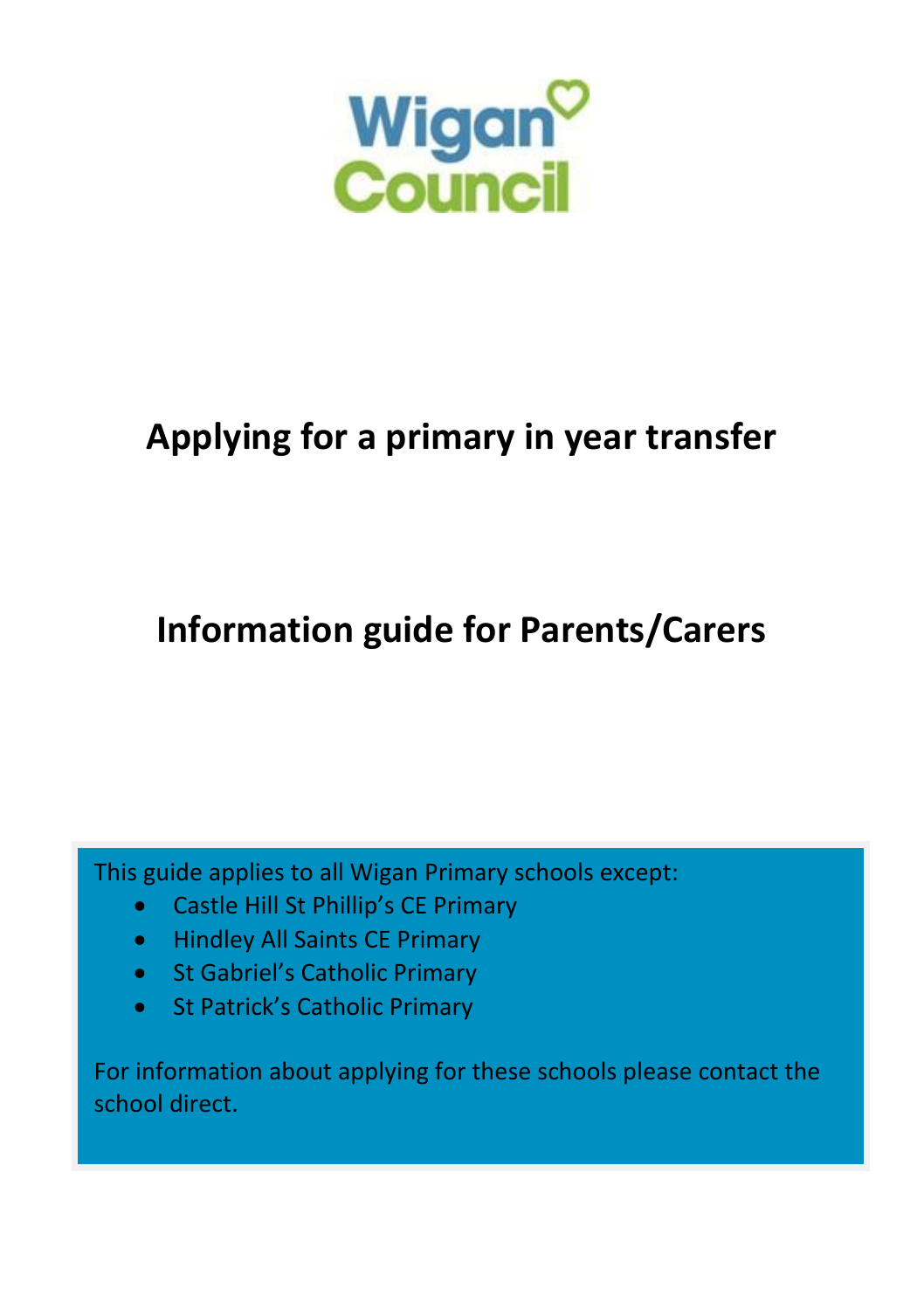# **Important things to consider before applying for a transfer of school**

If you want to change your child's primary school, you should consider this decision very carefully. It is generally in a child's best interest to stay at the same school as changing schools can cause an unnecessary break in a child's education. If your child is having problems, a change of school is not always the answer. You should discuss any concerns with your child's head teacher or pastoral leader before you apply for a different school.

### **Moving house**

If you are thinking of moving house and your child would have to change school, there may not be places available at the school you want. Some schools are full in all or most year groups and we cannot guarantee there will be a place available in the area you plan to move to. Please apply 4 school weeks before the place is needed, stating 3 preferences on the application form (if possible). If you are applying at the end of an academic year to start school after the school holidays, please apply mid-May onwards. We do not allocate places during school holidays. Please be aware that appeals are not heard during the school holidays.

#### **Shared residency**

We can only deal with an application to transfer primary school if both parents/carers with parental responsibility agree. Where parents disagree on a school transfer they must settle their differences between each other before a transfer application can be processed. Please see the 'moving schools' web page for more information.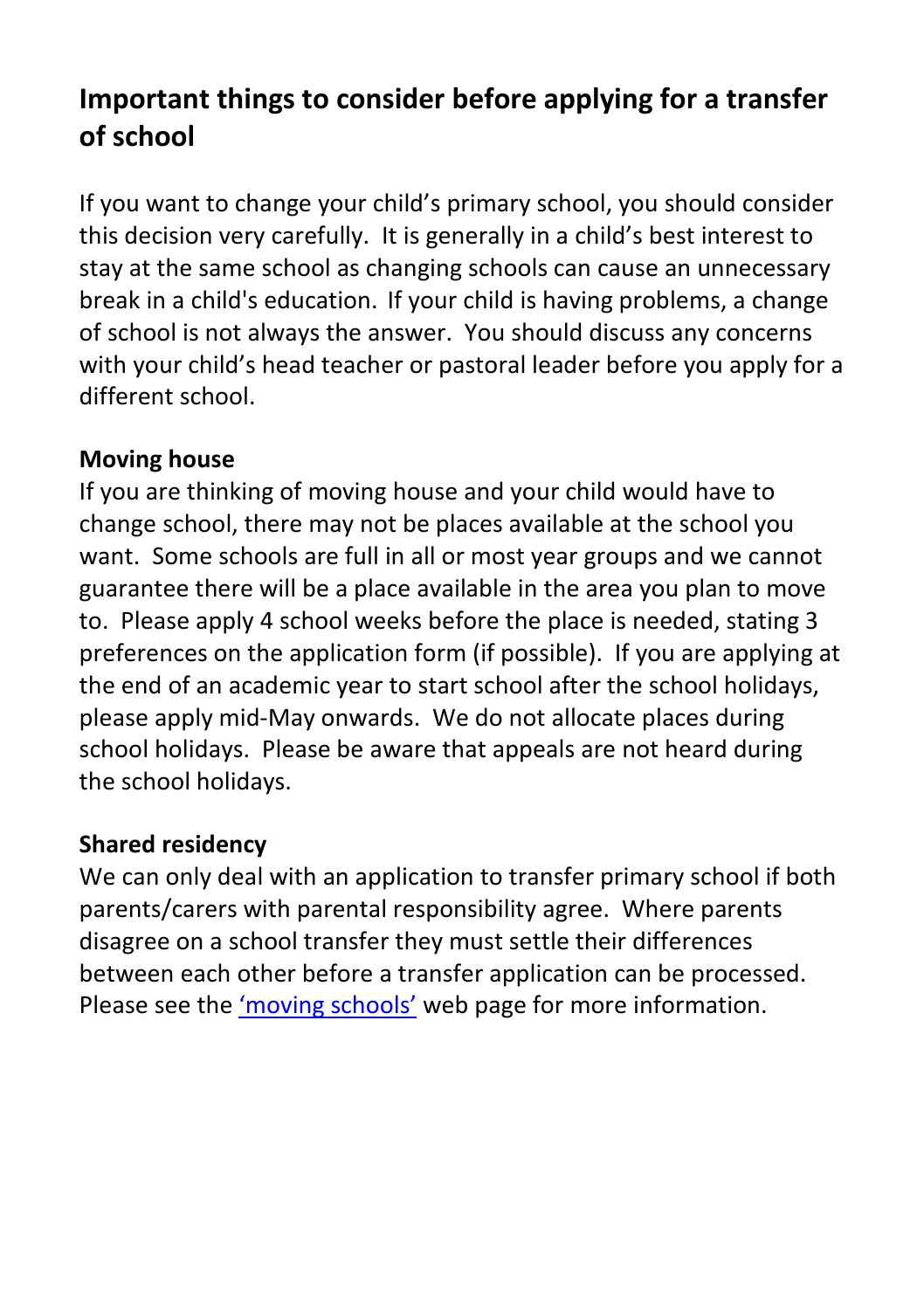# **How do I apply?**

Please use the Wigan Council in year transfer form.

• You can complete and submit the form online at: http://www.wigan.gov.uk/Resident/Education/Schools/School-Admissions/Moving-Schools.aspx.

or

- download and print off a copy from the Wigan Council website
- request a printed copy of the form by ringing 01942 489013.

Printed forms must be posted to: School Organisation Team, People Directorate, Wigan Council, PO Box 100, WN1 3DS.

You must submit a separate form for each child. If you have any supporting evidence to submit in relation to your application you can email this to schoolplaces@wigan.gov.uk or post this with your printed form.

## **What happens next**?

Applicants who have applied online will receive an email acknowledgement.

The email or letter will advise you that your application is being processed and that you will be notified of the outcome within 10 school days. **Please note that if your application is received during school holidays you will normally be notified of the outcome within 10 school days of schools' return. However, this will take longer following the summer break due to the high number of applications we receive during this period.**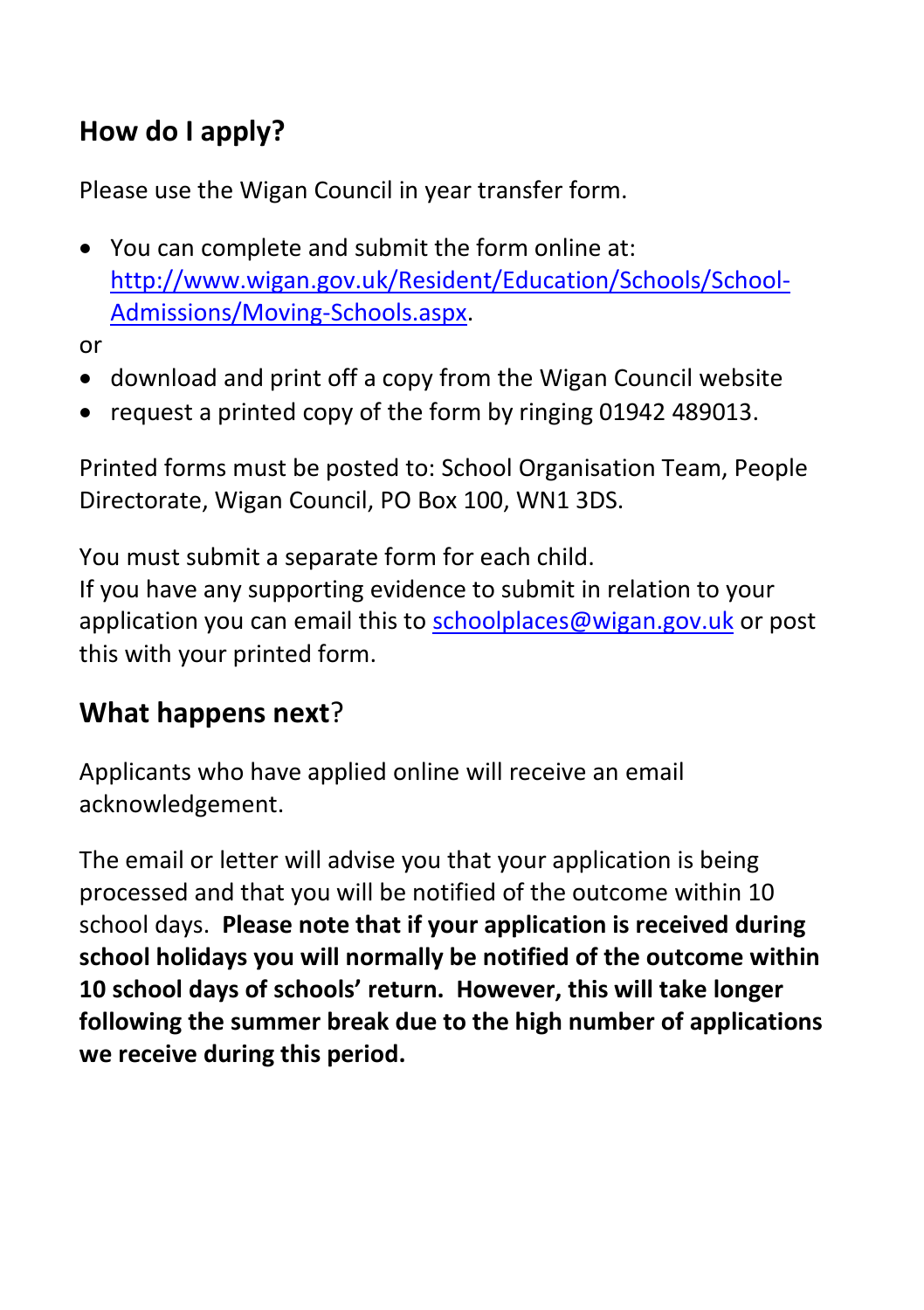# **How will my application be processed?**

All applications will be processed using the 'equal preference' system. Please see the 'Applying for a place at primary school' booklet for more information about this.

## **How will I be notified?**

We will send you an email or letter advising you of the outcome of your application.

We will offer your child a place at your highest available preference. If you are refused a place at any of your preferred schools we will send you information about how to appeal.

If your child is a Wigan resident without a school place within a reasonable distance of their home and none of the schools you have named as preferences are able to offer a place, we will offer a place at the nearest Wigan primary school to your home address with an available place.

If you have submitted applications for more than one child and you have indicated on your forms that it is essential that they all attend the same school we will offer places at the nearest school to your home that has available places for them all. We will also tell you if any of your preferred schools has a vacancy in any of your children's year groups. These places will not be reserved so you must tell us immediately if you are interested in any of these.

### **Keeping applications 'live'**

We do not keep waiting lists for in year applications. However, you can request to keep your application 'live' for the remainder of the school term for which your application has been made. If you are refused a place at any of your preferred school/s and you wish to keep your application 'live' please inform us by email to